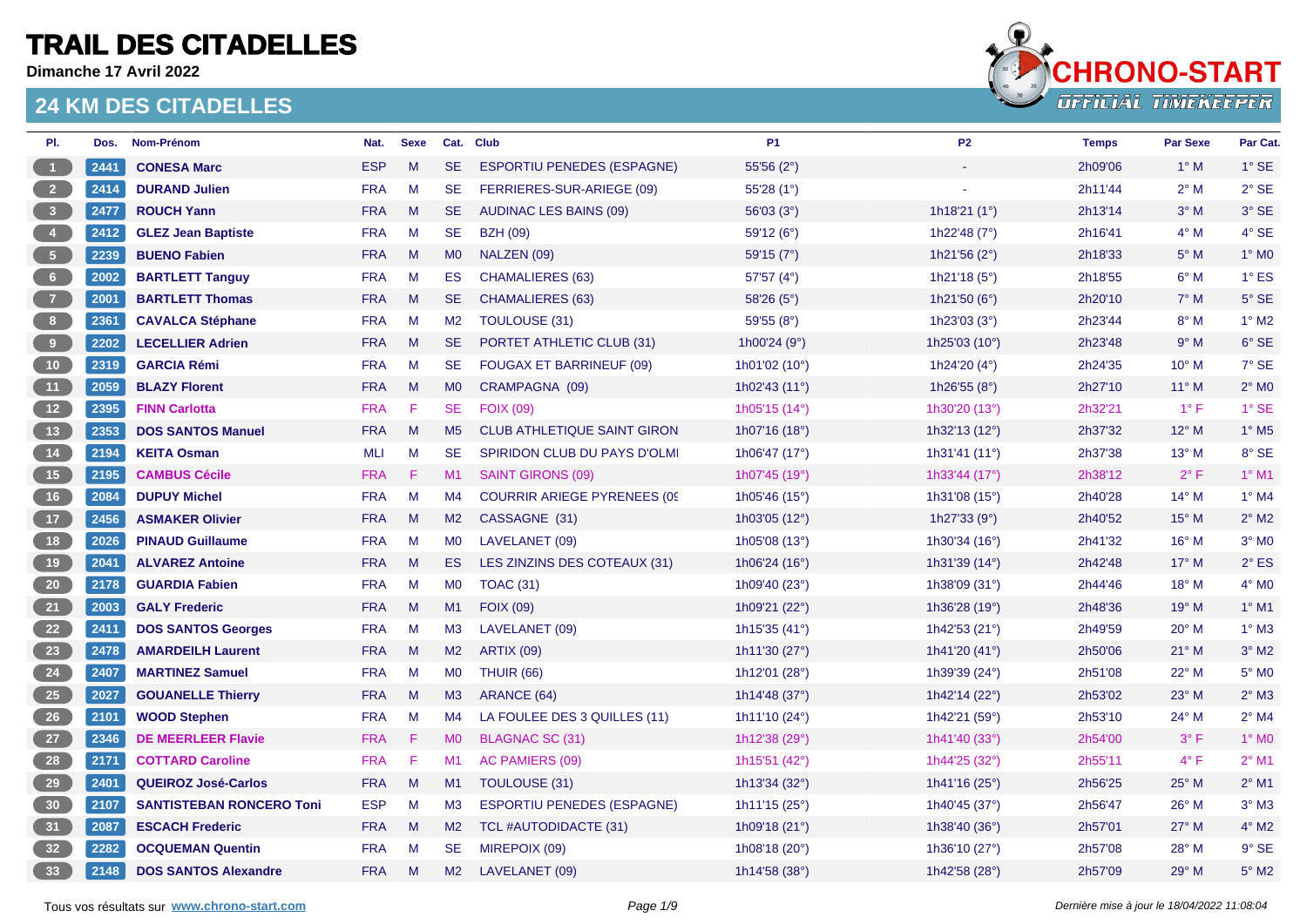**Dimanche 17 Avril 2022**



| PI. | Dos. | Nom-Prénom                      | Nat.       | <b>Sexe</b> |                | Cat. Club                        | <b>P1</b>                | <b>P2</b>                | <b>Temps</b> | <b>Par Sexe</b> | Par Cat.                 |
|-----|------|---------------------------------|------------|-------------|----------------|----------------------------------|--------------------------|--------------------------|--------------|-----------------|--------------------------|
| 34  | 2425 | <b>BOURGAUT Clément</b>         | <b>FRA</b> | M           | SE.            | LA FLECHE (72)                   | 1h15'08 (39°)            | 1h43'34 (30°)            | 2h57'12      | $30^\circ$ M    | $10^{\circ}$ SE          |
| 35  | 2351 | <b>SANTRAND Guillaume</b>       | <b>FRA</b> | M           | M1             | SAINT AMADOU (09)                | 1h17'30 (48°)            | 1h46'40 (35°)            | 2h58'06      | $31^\circ$ M    | $3°$ M1                  |
| 36  | 2066 | <b>CAMPARMO Jean-Marc</b>       | <b>FRA</b> | M           | M4             | LAVELANET (09)                   | 1h13'50 $(33°)$          | 1h45'54 $(70^{\circ})$   | 2h58'11      | 32° M           | $3°$ M4                  |
| 37  | 2298 | <b>VINCINI Adrien</b>           | <b>FRA</b> | M           | SE.            | TEAM ARIEGE CYCLES (09)          | 1h11'25 (26°)            | 1h41'19 (43°)            | 2h58'13      | $33^\circ$ M    | $11^\circ$ SE            |
| 38  | 2445 | <b>LIGNEAU Alexandre</b>        | <b>FRA</b> | M           | M2             | SAINT-GIRONS (09)                | 1h15'15 (40°)            | 1h46'53 (65°)            | 2h59'58      | $34^\circ$ M    | $6^\circ$ M2             |
| 39  | 2169 | <b>ARNAUDÉ Nathalie</b>         | <b>FRA</b> | F           | M <sub>2</sub> | <b>ACA AUTERIVE (31)</b>         | 1h14'44 (35°)            | 1h42'22 (23°)            | 3h00'13      | $5^{\circ}$ F   | $1^\circ$ M2             |
| 40  | 2217 | <b>MARIE Frédéric</b>           | <b>FRA</b> | M           | M1             | L'UNION(31)                      | 1h12'42 (30°)            | 1h42'24 (39°)            | 3h00'43      | $35^\circ$ M    | $4^{\circ}$ M1           |
| 41  | 2139 | <b>BOUSQUET Sébastien</b>       | <b>FRA</b> | M           | M2             | SPIRIDON DU PAYS DOLMES (09)     | 1h15'56 (43°)            | 1h45'55 (44°)            | 3h00'58      | $36^{\circ}$ M  | 7° M2                    |
| 42  | 2145 | <b>DELMAS Benoit</b>            | <b>FRA</b> | M           | SE.            | <b>LYON (69)</b>                 | 1h14'42 (34°)            | 1h41'37 (18°)            | 3h01'24      | $37^\circ$ M    | $12^{\circ}$ SE          |
| 43  | 2405 | <b>FAURÉ Laurent</b>            | <b>FRA</b> | M           | M2             | MOISSAC, MIDI-PYRENEES (82)      | 1h14'46 $(36^{\circ})$   | 1h45'00 (46°)            | 3h03'01      | $38^\circ$ M    | 8° M2                    |
| 44  | 2350 | <b>EMOURGEON Charlotte</b>      | <b>FRA</b> | -F.         | SE.            | BOUSSENAC (09)                   | 1h16'43 $(45^{\circ})$   | 1h44'50 (29°)            | 3h03'06      | $6^{\circ}$ F   | $2°$ SE                  |
| 45  | 2283 | <b>CARBONARO-ORDONEZ Sophie</b> | <b>FRA</b> | F           | M1             | <b>DDX</b> (31)                  | 1h18'31 (53°)            | 1h49'47 (60°)            | 3h03'12      | $7^\circ$ F     | $3°$ M1                  |
| 46  | 2444 | <b>THIBAULT Florence</b>        | <b>FRA</b> | -F.         | MO             | <b>BONAC IRAZEIN (09)</b>        | 1h16'35 (44°)            | 1h47'01 (49°)            | 3h04'36      | $8^{\circ}$ F   | $2^{\circ}$ MO           |
| 47  | 2426 | <b>RAZIN Cyril</b>              | <b>FRA</b> | M           | M1             | <b>UAO (31)</b>                  | 1h13'29 (31°)            | 1h41'18 $(26^{\circ})$   | 3h05'42      | 39° M           | 5° M1                    |
| 48  | 2472 | <b>VINCENT Romain</b>           | <b>FRA</b> | M           | M1             | GAILLAC (81)                     | 1h21'34 (65°)            | 1h52'14 (51°)            | 3h05'44      | $40^{\circ}$ M  | $6^\circ$ M1             |
| 49  | 2070 | <b>BOYER Eddy</b>               | <b>FRA</b> | M           | <b>SE</b>      | LES ZINZINS DES COTEAUX (31)     | 1h17'14 $(47°)$          | 1h44'22 (20°)            | 3h08'31      | $41^{\circ}$ M  | 13° SE                   |
| 50  | 2338 | <b>MICHETTI Jerome</b>          | <b>FRA</b> | M           | <b>MO</b>      | <b>ABSOLURAID (31)</b>           | 1h19'12 (55°)            | 1h49'46 (50°)            | 3h09'29      | 42° M           | $6^{\circ}$ MO           |
| 51  | 2332 | <b>ARMENIO Fabrice</b>          | <b>FRA</b> | M           | <b>MO</b>      | ARIGNAC (09)                     | 1h16'51 (46°)            | 1h45'56 (34°)            | 3h10'15      | $43^\circ$ M    | $7^\circ$ M <sub>0</sub> |
| 52  | 2435 | <b>RECORD Jérôme</b>            | <b>FRA</b> | M           | M1             | VILLENEUVE TOLOSANE (31)         | 1h22'59 $(75^{\circ})$   | 1h52'44 $(40^{\circ})$   | 3h10'55      | $44^{\circ}$ M  | $7^\circ$ M1             |
| 53  | 2295 | <b>SIGNOR Erwan</b>             | <b>FRA</b> | M           | M2             | SAINT LYS (31)                   | 1h18'25 (52°)            | 1h48'41 (47°)            | 3h11'36      | $45^{\circ}$ M  | $9°$ M2                  |
| 54  | 2186 | <b>GARCIA Michael</b>           | <b>FRA</b> | M           | M2             | LAVELANET (09)                   | 1h22'14 (67°)            | 1h53'08 (55°)            | 3h11'36      | 46° M           | 10° M2                   |
| 55  | 2375 | <b>PONS Jérôme</b>              | <b>FRA</b> | M           | M <sub>3</sub> | <b>CONTINENTAL (31)</b>          | 1h19'37 (56°)            | 1h52'15 (74°)            | 3h11'42      | 47° M           | $4^\circ$ M3             |
| 56  | 2128 | <b>EVANS Cécile</b>             | <b>FRA</b> | -F.         | M1             | <b>ACPAMIERS (09)</b>            | 1h22'29 (69°)            | 1h52'22 (42°)            | 3h11'51      | $9^{\circ}$ F   | $4^{\circ}$ M1           |
| 57  | 2314 | <b>RIU Julien</b>               | <b>FRA</b> | M           | <b>MO</b>      | VERNETTRAIL09 (09)               | 1h17'45 (50°)            | 1h51'10 (86°)            | 3h12'42      | 48° M           | 8° MO                    |
| 58  | 2031 | <b>LEROUGE Olivier</b>          | <b>FRA</b> | M           | M2             | TRAIL'QUILLOU (09)               | 1h20'53 (60 $^{\circ}$ ) | 1h52'47 (69 $^{\circ}$ ) | 3h12'50      | 49° M           | 11° M2                   |
| 59  | 2129 | <b>CALMET Xavier</b>            | <b>FRA</b> | M           | M3             | RENNEVILLE (31)                  | 1h21'04 (61 $^{\circ}$ ) | 1h51'24 (48°)            | 3h13'36      | 50° M           | $5^\circ$ M3             |
| 60  | 2162 | <b>LUTTIAU Clément</b>          | <b>FRA</b> | M           | M <sub>0</sub> | SEYSSES (31)                     | 1h20'09 (58°)            | 1h50'50 (52°)            | 3h14'16      | $51^\circ$ M    | $9°$ MO                  |
| 61  | 2335 | <b>DECUIGNIERE Thomas</b>       | <b>FRA</b> | M           | M3             | <b>COUZEIX RUNNING CLUB (87)</b> | 1h22'50 (71°)            | 1h53'52 (57°)            | 3h14'25      | 52° M           | $6^\circ$ M3             |
| 62  | 2022 | <b>BANCEL Pierre</b>            | <b>FRA</b> | M           | M4             | SAINTGIRONS (09)                 | 1h17'40 (49°)            | 1h49'27 (67°)            | 3h15'25      | $53^\circ$ M    | $4^\circ$ M4             |
| 63  | 2356 | <b>RUSQUES Emilie</b>           | <b>FRA</b> | F.          | <b>SE</b>      | SATUC (31)                       | 1h22'55 (73°)            | 1h53'49 (56°)            | 3h16'52      | $10^{\circ}$ F  | 3° SE                    |
| 64  | 2225 | <b>MARTINAZZI Sophie</b>        | <b>FRA</b> | -F.         | M1             | LAVELANET (09)                   | 1h23'43 (81°)            | 1h55'27 (66°)            | 3h17'07      | $11^{\circ}$ F  | 5° M1                    |
| 65  | 2317 | <b>ROUMIEU Christophe</b>       | <b>FRA</b> | M           | M <sub>3</sub> | CAP09 (09)                       | 1h18'46 (54°)            | 1h52'26 (89°)            | 3h19'56      | 54° M           | $7°$ M3                  |
| 66  | 2276 | <b>MARCOU Julie</b>             | <b>FRA</b> | -F.         | SE.            | <b>SAINT LAURENT MEDOC (33)</b>  | 1h26'30 (99°)            | 1h58'59 (71°)            | 3h20'13      | $12^{\circ}$ F  | $4°$ SE                  |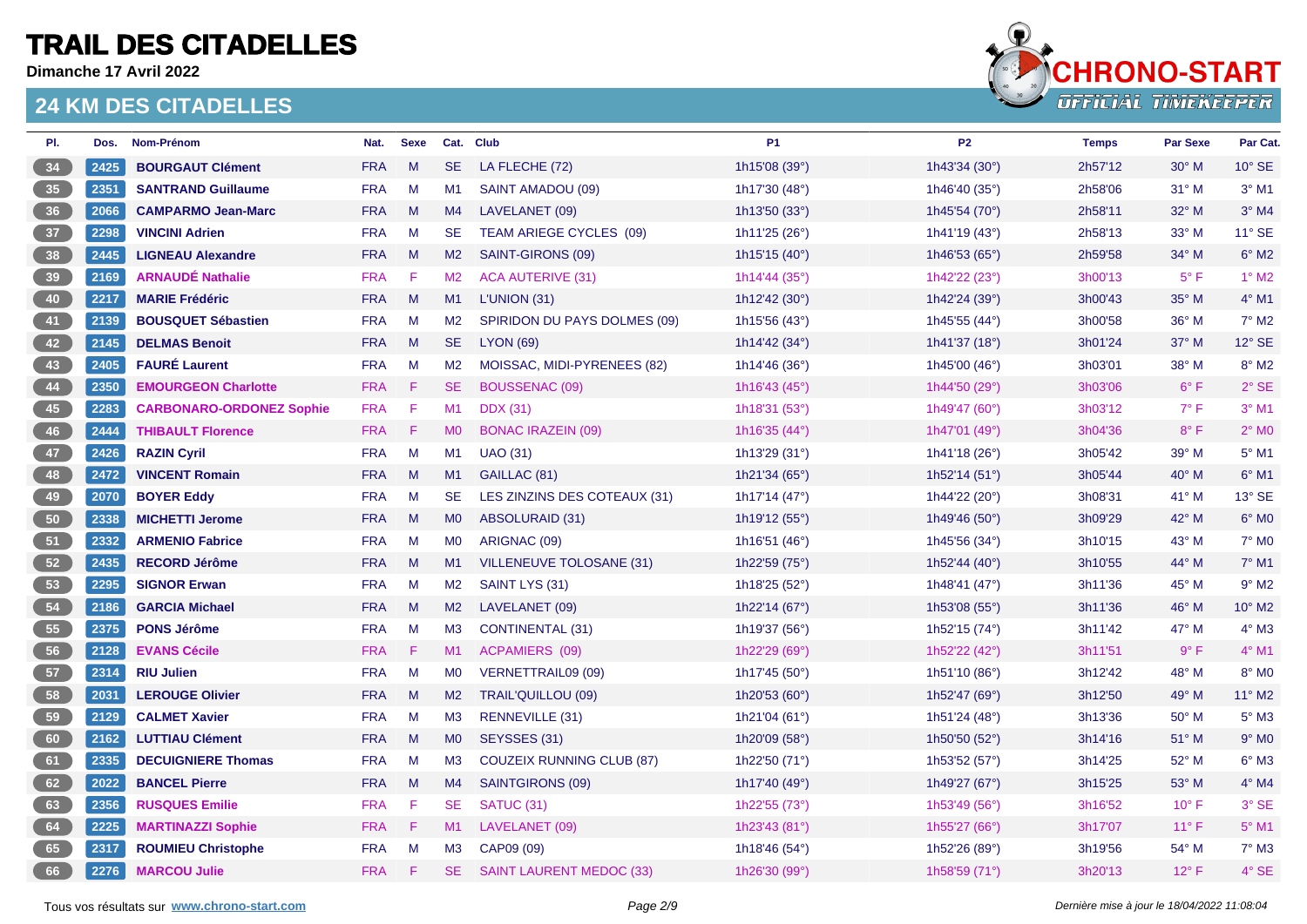**Dimanche 17 Avril 2022**



| PI.          | Dos. | Nom-Prénom                      | Nat.       | <b>Sexe</b>  |                | Cat. Club                     | <b>P1</b>        | <b>P2</b>                | <b>Temps</b> | <b>Par Sexe</b> | Par Cat.            |
|--------------|------|---------------------------------|------------|--------------|----------------|-------------------------------|------------------|--------------------------|--------------|-----------------|---------------------|
| 67           | 2130 | <b>LAGET Sophie</b>             | <b>FRA</b> | F            | M <sub>0</sub> | <b>ROUMENGOUX (09)</b>        | 1h26'47 (105°)   | 1h59'24 (73°)            | 3h20'17      | $13^{\circ}$ F  | $3°$ MO             |
| 68           | 2096 | <b>PROSDOCIMI Eric</b>          | <b>FRA</b> | M            | M4             | SAINT PIERRE DE RIVIERE (09)  | 1h21'25 (62°)    | 1h52'48 (61 $^{\circ}$ ) | 3h20'51      | $55^{\circ}$ M  | $5^\circ$ M4        |
| 69           | 2244 | <b>COURTOIS Sébastien</b>       | <b>FRA</b> | M            | M <sub>2</sub> | PAMIERS (09)                  | 1h26'27 (98°)    | 1h58'19 $(68°)$          | 3h20'51      | 56° M           | 12° M2              |
| $70^{\circ}$ | 2333 | <b>MARCHANDISE Jimmy</b>        | <b>FRA</b> | M            | M1             | MAZERES (09)                  | 1h23'37 (80°)    | 1h56'17 (76°)            | 3h20'54      | 57° M           | 8° M1               |
| 71           | 2052 | <b>LOPEZ Hervé</b>              | <b>FRA</b> | M            | M <sub>2</sub> | LEGUEVIN (31)                 | 1h22'26 (68°)    | 1h55'22 (81°)            | 3h20'59      | $58^{\circ}$ M  | 13° M2              |
| $72$         | 2468 | <b>RAYNAL Franck</b>            | <b>FRA</b> | M            | M <sub>0</sub> | <b>FOIX (09)</b>              | 1h26'56 (109°)   | 2h01'37 (105°)           | 3h21'02      | 59° M           | 10° MO              |
| 73           | 2170 | <b>FREDEFON PIGNOL Séverine</b> | <b>FRA</b> | -F           | M2             | LES TRAILEURS DU MARENSIN (4  | 1h25'45 (87°)    | 1h58'26 (77°)            | 3h21'34      | $14^{\circ}$ F  | $2^{\circ}$ M2      |
| 74           | 2303 | <b>CANCEL Loic</b>              | <b>FRA</b> | M            | <b>SE</b>      | ACPAMIERS (09)                | 1h28'57 (122°)   | 1h59'08 (45°)            | 3h21'34      | $60^\circ$ M    | $14^{\circ}$ SE     |
| 75           | 2470 | <b>SANCHEZ Lionel</b>           | <b>FRA</b> | M            | M <sub>0</sub> | ARIEGE (09)                   | 1h28'17 (119°)   | 1h57'56 (38°)            | 3h21'53      | 61° M           | 11° M0              |
| 76           | 2434 | <b>GUITTARD Nicolas</b>         | <b>FRA</b> | M            | <b>MO</b>      | <b>DKT (82)</b>               | 1h21'43 (66°)    | 1h54'21 (75°)            | 3h22'34      | 62° M           | 12° MO              |
| 77           | 2065 | <b>NORBERT Olivier</b>          | <b>FRA</b> | M            | M <sub>2</sub> | <b>ISSUS (31)</b>             | 1h20'03 (57°)    | 1h51'39 $(63°)$          | 3h23'25      | 63° M           | 14° M2              |
| $78$         | 2233 | <b>TAPPARO Benoit</b>           | <b>FRA</b> | M            | M1             | LA SALVETAT SAINT GILLES (31) | 1h22'31 (70°)    | 1h55'40 (83°)            | 3h23'36      | $64^{\circ}$ M  | $9°$ M1             |
| 79           | 2339 | <b>DUPONT Justine</b>           | <b>FRA</b> | -F           | SE.            | SPIRIDON DU COUSERANS (09)    | 1h25'13 (86°)    | 1h59'52 (103°)           | 3h24'02      | $15^{\circ}$ F  | $5^\circ$ SE        |
| 80           | 2193 | <b>CLOUP Corentin</b>           | <b>FRA</b> | M            | <b>SE</b>      | SPIRIDON DU COUSERANS (09)    | 1h26'24 (97°)    | 1h59'51 (87°)            | 3h24'03      | $65^{\circ}$ M  | 15° SE              |
| 81           | 2379 | <b>VALLE Julien</b>             | <b>FRA</b> | M            | M1             | <b>CONTINENTAL (09)</b>       | 1h21'27 (63°)    | 1h52'12 (53°)            | 3h24'09      | 66° M           | 10° M1              |
| 82           | 2155 | <b>NICOLA Julien</b>            | <b>FRA</b> | M            | <b>SE</b>      | <b>RGCE (09)</b>              | 1h27'10 (112°)   | 2h01'03 (92°)            | 3h24'14      | $67^\circ$ M    | 16° SE              |
| 83           | 2452 | <b>HUILLET Christophe</b>       | <b>FRA</b> | M            | <b>SE</b>      | MONDONVILLE (31)              | 1h26'54 (108°)   | 2h02'20 (120°)           | 3h25'01      | 68° M           | 17° SE              |
| 84           | 2232 | <b>TREMOUILLE Arnaud</b>        | <b>FRA</b> | M            | M <sub>2</sub> | <b>SEMELLES DE PLOMB (66)</b> | 1h25'53 (90°)    | 1h56'41 $(54^{\circ})$   | 3h25'03      | 69° M           | 15° M2              |
| 85           | 2222 | <b>CREBESSEGUES Patrice</b>     | <b>FRA</b> | M            | M <sub>2</sub> | MOISSAC (82)                  | 1h23'01 (76°)    | 1h56'59 (94°)            | 3h25'04      | $70^\circ$ M    | 16° M2              |
| 86           | 2218 | <b>TREBOSC Christophe</b>       | <b>FRA</b> | M            | M <sub>2</sub> | <b>RIEUCROS (09)</b>          | 1h23'15 (79°)    | 1h54'23 (58°)            | 3h25'42      | $71^\circ$ M    | 17° M2              |
| 87           | 2230 | <b>OFANOWSKI Nicolas</b>        | <b>FRA</b> | M            | M1             | <b>BIAS (47)</b>              | 1h18'21 (51°)    | 1h49'50 (62°)            | 3h26'14      | $72^{\circ}$ M  | $11^{\circ}$ M1     |
| 88           | 2377 | <b>COMTE Nicolas</b>            | <b>FRA</b> | M            | M <sub>2</sub> | TEAM TRAIL ROQUEFORT 09 (09)  | 1h24'35 (84°)    | 1h56'12 $(64^{\circ})$   | 3h26'20      | $73^\circ$ M    | 18° M2              |
| 89           | 2062 | <b>SANCHEZ Regis</b>            | <b>FRA</b> | M            | M4             | SPIRIDON CLUB DU PAYS D'OLMI  | 1h23'03 (77°)    | 1h56'53 (91°)            | 3h27'06      | 74° M           | $6^\circ$ M4        |
| 90           | 2291 | <b>AUDINET Severine</b>         | <b>FRA</b> | -F           | M <sub>2</sub> | <b>AIRBUS RUNNING (31)</b>    | 1h26'00 (92°)    |                          | 3h28'40      | $16^{\circ}$ F  | $3°$ M <sub>2</sub> |
| 91           | 2313 | <b>RETUERTA Dominique</b>       | <b>FRA</b> | $\mathsf{F}$ | M2             | PORTE AC (31)                 | 1h25'57 (91°)    | 1h59'54 (93°)            | 3h28'40      | $17^{\circ}$ F  | $4^{\circ}$ M2      |
| 92           | 2457 | <b>DELIGNE Stéphanie</b>        | <b>FRA</b> | -F           | M1             | <b>OXYGENE 32 (32)</b>        | 1h26'13 (93°)    | 2h03'11 (150°)           | 3h29'02      | $18^{\circ}$ F  | $6°$ M1             |
| 93           | 2328 | <b>SEGONDS Jean-Marie</b>       | <b>FRA</b> | M            | M3             | DALOU (09)                    | 1h27'37 (115°)   | 2h02'15 (101°)           | 3h29'10      | $75^\circ$ M    | $8^\circ$ M3        |
| 94           | 2098 | <b>BERGERE Nicolas</b>          | <b>FRA</b> | M            | M <sub>2</sub> | LAROQUE D'OLMES (09)          | 1h26'42 (103°)   | 1h59'49 (82°)            | 3h29'42      | $76^{\circ}$ M  | 19° M2              |
| 95           | 2366 | <b>ARNAUDE Louis</b>            | <b>FRA</b> | M            | ES.            | TOULOUSE (31)                 | 1h20'47 (59°)    | 1h55'17 (97°)            | 3h30'02      | $77^\circ$ M    | $3°$ ES             |
| 96           | 2266 | <b>LAMBERT Mathilde</b>         | <b>FRA</b> | -F           | <b>MO</b>      | LES GRACIEUX RUNNERS (31)     | 1h28'15 (118°)   | 2h03'39 (116°)           | 3h30'08      | $19^{\circ}$ F  | $4^\circ$ MO        |
| 97           | 2279 | <b>DUPRADEAU Sandrine</b>       | <b>FRA</b> | - F          | M1             | LA SALVETAT SAINT GILLES (31) | 1h28'03 $(116°)$ | 2h03'59 (126°)           | 3h30'21      | $20^{\circ}$ F  | $7°$ M1             |
| 98           | 2175 | <b>PETIT Benjamin</b>           | <b>FRA</b> | M            | <b>MO</b>      | CRAMPAGNA (09)                | 1h30'32 (134°)   | 2h05'23 (110°)           | 3h30'31      | 78° M           | 13° MO              |
| 99           | 2322 | <b>LAGARDE Jean-Paul</b>        | <b>FRA</b> | M            | M3             | CA BALMA (31)                 | 1h24'24 (83°)    | 1h57'05 (78°)            | 3h31'23      | 79° M           | $9°$ M3             |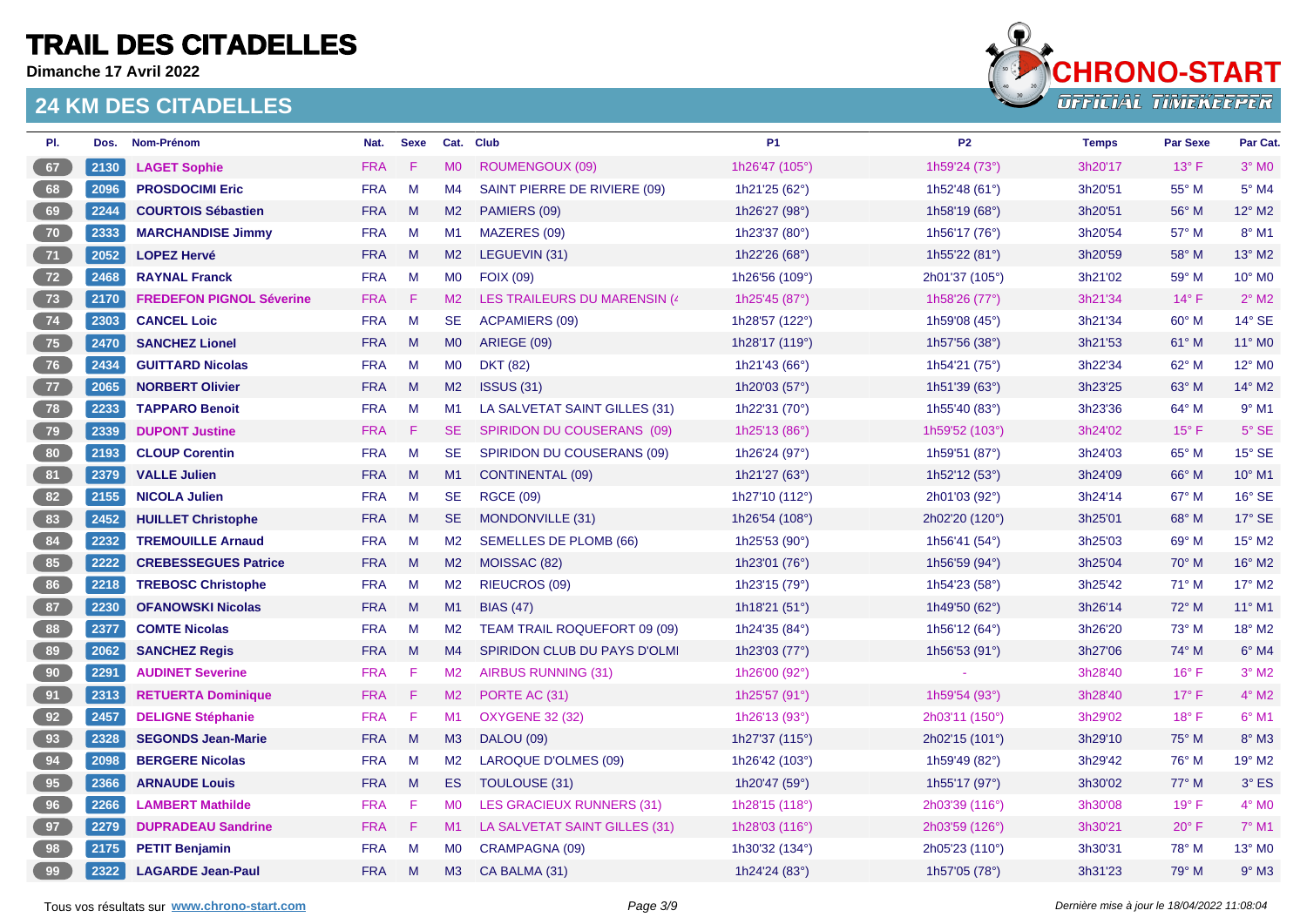**Dimanche 17 Avril 2022**



| PI.                                                         | Dos. | Nom-Prénom                 | Nat.       | Sexe         |                | Cat. Club                           | <b>P1</b>               | P <sub>2</sub>   | <b>Temps</b> | <b>Par Sexe</b> | Par Cat.                   |
|-------------------------------------------------------------|------|----------------------------|------------|--------------|----------------|-------------------------------------|-------------------------|------------------|--------------|-----------------|----------------------------|
| $100$                                                       | 2138 | <b>RENOU Pierre</b>        | <b>FRA</b> | M            | M4             | PORTET ATHLETIC CLUB (31)           | 1h26'15 (94°)           | 2h02'09 (124°)   | 3h31'30      | $80^\circ$ M    | $7°$ M4                    |
| $\boxed{101}$                                               | 2260 | <b>BERGES Raphael</b>      | <b>FRA</b> | M            | SE             | <b>VERNIOLLE (09)</b>               | 1h26'36 (101°)          | 2h00'08 (88°)    | 3h32'26      | $81^\circ$ M    | 18° SE                     |
| 102                                                         | 2302 | <b>BOUDOU Pierre</b>       | <b>FRA</b> | M            | <b>SE</b>      | PERPIGNAN (66)                      | 1h26'22 (96°)           | 2h00'07 (90°)    | 3h32'28      | $82^\circ$ M    | 19° SE                     |
| $\boxed{103}$                                               | 2190 | <b>DUNCAN Suzy</b>         | <b>FRA</b> | F            | M <sub>3</sub> | MOULIS (09)                         | 1h21'29 (64°)           | 2h00'55 (178°)   | 3h33'04      | $21^{\circ}$ F  | $1^\circ$ M3               |
| $104$                                                       | 2213 | <b>REMAZEILLES Fabrice</b> | <b>FRA</b> | M            | M2             | MAUGUIO (34)                        | 1h22'53 (72°)           | 1h55'48 (80°)    | 3h33'06      | 83° M           | 20° M2                     |
| 105                                                         | 2227 | <b>DELMAS Hélène</b>       | <b>FRA</b> | F            | <b>MO</b>      | EMBRUN (05)                         | 1h26'18 (95°)           | 2h02'11 (123°)   | 3h33'08      | $22^{\circ}$ F  | $5^\circ$ MO               |
| 106                                                         | 2039 | <b>DELMAS Sylvain</b>      | <b>FRA</b> | M            | M1             | <b>CHATEAUNEUF SUR CHARENTE</b>     | 1h22'58 (74°)           | 1h57'50 $(111°)$ | 3h33'09      | $84^\circ$ M    | 12° M1                     |
| $107$                                                       | 2285 | <b>BILLET Sandrine</b>     | <b>FRA</b> | F            | M <sub>3</sub> | <b>SAINT LARY AURE ATHLETISME (</b> | 1h29'34 (125°)          | 2h04'32 (112°)   | 3h33'19      | $23^{\circ}$ F  | $2^{\circ}$ M3             |
| $\begin{array}{c} \begin{array}{c} \end{array} \end{array}$ | 2422 | <b>LUTZ Julien</b>         | <b>FRA</b> | M            | M1             | BOULOC (31)                         | 1h26'51 (107°)          | 2h00'10 (84°)    | 3h33'35      | 85° M           | 13° M1                     |
| $\begin{array}{c} \hline 109 \end{array}$                   | 2273 | <b>BONO Diego</b>          | <b>FRA</b> | M            | M <sub>3</sub> | <b>SEMELLES DE PLOMB (66)</b>       | 1h30'37 (135°)          | 2h05'25 (109°)   | 3h34'16      | 86° M           | 10° M3                     |
| 110                                                         | 2399 | <b>BANDA Claire</b>        | <b>FRA</b> | F            | M2             | MARSEILLE (13)                      | 1h32'57 (154°)          | 2h09'17 (137°)   | 3h34'49      | $24^{\circ}$ F  | $5^\circ$ M2               |
| $\boxed{111}$                                               | 2360 | <b>BARDOU Jean Luc</b>     | <b>FRA</b> | M            | M <sub>3</sub> | <b>EMBUSQUADE TRAIL (81)</b>        | 1h25'50 (89°)           | 1h58'35 (79°)    | 3h35'08      | 87° M           | 11° M3                     |
| 112                                                         | 2337 | <b>GONZAGA Marie</b>       | <b>FRA</b> | F            | M4             | LYON SPORT METROPOLE (69)           | 1h27'16 (113°)          | 2h06'10 (168°)   | 3h35'13      | $25^{\circ}$ F  | $1^\circ$ M4               |
| $\begin{array}{c} \boxed{113} \end{array}$                  | 2004 | <b>BLASCO Maxime</b>       | <b>FRA</b> | M            | <b>SE</b>      | MIREPOIX (09)                       | 1h30'30 (133°)          | 2h05'14 (106°)   | 3h35'14      | 88° M           | $20^\circ$ SE              |
| $\begin{array}{c} \boxed{114} \end{array}$                  | 2479 | <b>LECELLIER Francois</b>  | <b>FRA</b> | M            | M <sub>5</sub> | LEGUEVIN (31)                       | 1h30'02 (127°)          | 2h06'14 (134°)   | 3h35'18      | 89° M           | $2^{\circ}$ M <sub>5</sub> |
| $\boxed{115}$                                               | 2204 | <b>FERNANDEZ Jessica</b>   | <b>FRA</b> | F            | M1             | <b>SPORT NATURE MONTGAILHARD</b>    | 1h31'45 (146°)          | 2h07'46 (130°)   | 3h36'14      | $26^{\circ}$ F  | 8° M1                      |
| $\sqrt{116}$                                                | 2018 | <b>GOZE Frederic</b>       | <b>FRA</b> | M            | M4             | <b>PARIS (75)</b>                   | 1h26'45 (104°)          | 2h02'19 (121°)   | 3h36'18      | $90^\circ$ M    | $8^\circ$ M4               |
| (117)                                                       | 2025 | <b>LABAN MELE Séverine</b> | <b>FRA</b> | F            | M <sub>1</sub> | GOUZE (64)                          | 1h31'42 (145°)          | 2h05'56 (95°)    | 3h37'12      | $27^{\circ}$ F  | $9°$ M1                    |
| (118)                                                       | 2458 | <b>PEDOUSSAUT Laure</b>    | <b>FRA</b> | F            | M1             | CA BALMA (31)                       | 1h23'57 (82°)           | 1h58'30 (98°)    | 3h37'18      | 28°F            | 10° M1                     |
| (119)                                                       | 2376 | <b>PELLETIER Thomas</b>    | <b>FRA</b> | M            | M1             | TOULOUSE (31)                       | 1h25'08 (85°)           | 1h58'28 (85°)    | 3h37'21      | $91°$ M         | 14° M1                     |
| (120)                                                       | 2402 | <b>BOXERO Marc</b>         | <b>FRA</b> | M            | M2             | ALENYA (66)                         | 1h30'40 (136°)          | 2h06'19 (122°)   | 3h37'29      | 92° M           | 21° M2                     |
| $121$                                                       | 2383 | <b>BONNET Franck</b>       | <b>FRA</b> | M            | M4             | <b>VERSONNEX (01)</b>               | 1h23'09 (78°)           | 1h58'33 $(118°)$ | 3h37'50      | $93^\circ$ M    | $9°$ M4                    |
| $\begin{array}{c} \boxed{122} \end{array}$                  | 2297 | <b>MALARME Sara</b>        | <b>FRA</b> | F            | SE.            | <b>MCP (11)</b>                     | 1h31'39 (144°)          | 2h07'33 (125°)   | 3h37'53      | $29^\circ$ F    | 6° SE                      |
| 123                                                         | 2309 | <b>ROSICH Malvina</b>      | <b>FRA</b> | F            | <b>SE</b>      | <b>MAZERES CLUB PEDESTRE (09)</b>   | 1h33'35 (158°)          | 2h08'59 (117°)   | 3h37'54      | $30^\circ$ F    | 7° SE                      |
| $\boxed{124}$                                               | 2485 | <b>ABAD Jonathan</b>       | <b>FRA</b> | M            | <b>SE</b>      | PAMIERS (09)                        | 1h33'32 $(156^{\circ})$ | 2h08'54 (114°)   | 3h37'55      | $94^{\circ}$ M  | 21° SE                     |
| $125$                                                       | 2326 | <b>SUAUDEAU Laurent</b>    | <b>FRA</b> | M            | M3             | ZOZONENETTE (31)                    | 1h28'54 (121°)          | 2h03'31 (100°)   | 3h38'26      | 95° M           | 12° M3                     |
| (126)                                                       | 2228 | <b>SERRES Denis</b>        | <b>FRA</b> | M            | M4             | <b>CONTINENTAL (31)</b>             | 1h28'24 (120°)          | 2h03'25 (113°)   | 3h38'34      | $96^\circ$ M    | 10° M4                     |
| 127                                                         | 2063 | <b>GARDET Jean-Marc</b>    | <b>FRA</b> | M            | M7             | ST PANTALEON ATHLETISME (24)        | 1h26'49 (106°)          | 2h03'20 (141°)   | 3h38'40      | $97^\circ$ M    | $1^\circ$ M7               |
| $\sqrt{128}$                                                | 2136 | <b>CROS Jacques</b>        | <b>FRA</b> | M            | M8             | SPIRIDON CLUB DU PAYS D'OLMI        | 1h32'00 (148°)          | 2h09'50 (162°)   | 3h38'46      | $98^\circ$ M    | $1^\circ$ M8               |
| 129                                                         | 2132 | <b>BERGERE David</b>       | <b>FRA</b> | M            | M2             | <b>SPIRIDON LAVELANET (09)</b>      | 1h27'35 (114°)          | 2h02'14 (102°)   | 3h39'23      | 99° M           | 22° M2                     |
| (130)                                                       | 2359 | <b>FERRIE Ludovic</b>      | <b>FRA</b> | $\mathsf{M}$ | M <sub>0</sub> | ROC POMPERTUZAT (31)                | 1h25'49 (88°)           | 2h01'47 (128°)   | 3h40'06      | $100^\circ$ M   | 14° M0                     |
| $\begin{array}{c} \n \textbf{131} \\ \end{array}$           | 2112 | <b>AMARDEILH Cyril</b>     | <b>FRA</b> | M            | M2             | CAP09 (09)                          | 1h29'43 (126°)          | 2h04'08 (96°)    | 3h40'16      | $101^\circ$ M   | 23° M2                     |
| (132)                                                       | 2179 | <b>ZITOUNI Chérif</b>      | <b>FRA</b> | M            | M1             | LAVELANET (09)                      | 1h30'15 (130°)          | 2h04'59 (107°)   | 3h40'22      | 102° M          | 15° M1                     |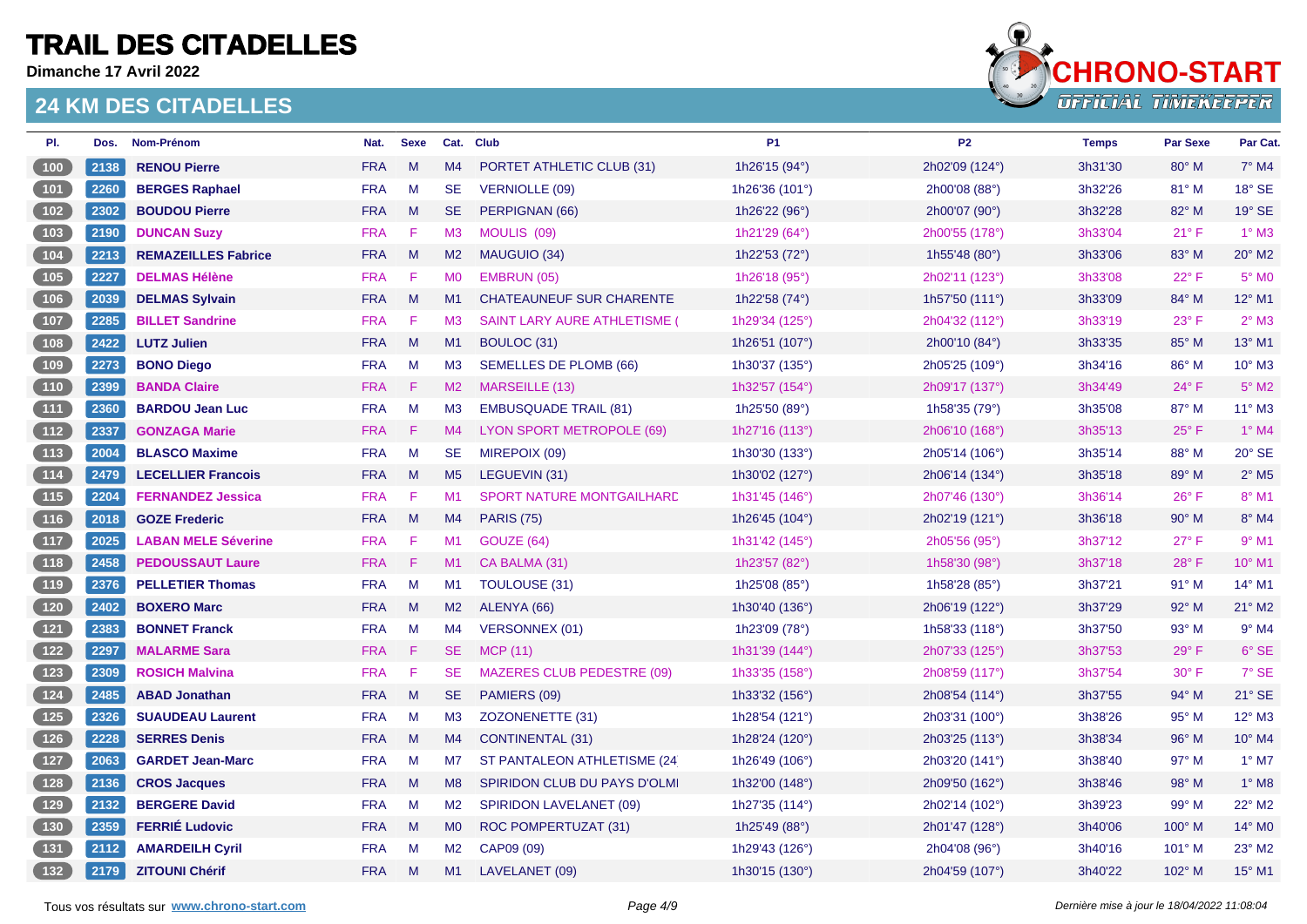**Dimanche 17 Avril 2022**



| PI.                                                | Dos. | Nom-Prénom                  | Nat.       | <b>Sexe</b> |                | Cat. Club                        | <b>P1</b>               | P <sub>2</sub> | <b>Temps</b> | <b>Par Sexe</b> | Par Cat.                 |
|----------------------------------------------------|------|-----------------------------|------------|-------------|----------------|----------------------------------|-------------------------|----------------|--------------|-----------------|--------------------------|
| $133$                                              | 2254 | <b>GUENDOUZI Karim</b>      | <b>FRA</b> | M           | M2             | OLEMPS (12)                      | 1h31'15 (140°)          | 2h03'51 (72°)  | 3h40'33      | 103° M          | 24° M2                   |
|                                                    | 2033 | <b>CHEVALIER Frédéric</b>   | <b>FRA</b> | M           | M3             | VAL 31 (31)                      | 1h26'39 (102°)          | 2h01'24 (108°) | 3h40'41      | 104° M          | 13° M3                   |
| (135)                                              | 2028 | <b>DENIS Nicolas</b>        | <b>FRA</b> | M           | M1             | <b>DURAN (32)</b>                | 1h30'25 (132°)          | 2h05'00 (99°)  | 3h40'56      | $105^\circ$ M   | 16° M1                   |
| $136$                                              | 2316 | <b>RUIZ Ludovic</b>         | <b>FRA</b> | M           | M1             | <b>LAROQUE D'OLMES (09)</b>      | 1h30'17 (131°)          | 2h04'57 (104°) | 3h40'58      | $106^\circ$ M   | 17° M1                   |
| 137                                                | 2293 | <b>LOT Patrick</b>          | <b>FRA</b> | M           | M <sub>5</sub> | POUMPILS DU CABARDES (11)        | 1h33'34 (157°)          | 2h11'38 (164°) | 3h41'12      | 107° M          | $3°$ M <sub>5</sub>      |
| $\boxed{138}$                                      | 2133 | <b>RHODES Ludovic</b>       | <b>FRA</b> | M           | M <sub>1</sub> | TOULOUSE (31)                    | 1h33'40 (159°)          | 2h10'05 (138°) | 3h41'41      | 108° M          | 18° M1                   |
| $\begin{bmatrix} 139 \end{bmatrix}$                | 2094 | <b>FAITG Marlies</b>        | <b>FRA</b> | F.          | M2             | LES SEMELLES DE PLOMB (66)       | 1h32'02 (149°)          | 2h09'42 (159°) | 3h41'52      | $31^{\circ}$ F  | $6^\circ$ M2             |
|                                                    | 2370 | <b>VANDENBEMPT Julie</b>    | <b>BEL</b> | F           | M1             | <b>BELGIQUE</b>                  | 1h30'09 (128°)          | 2h07'18 (154°) | 3h42'22      | 32° F           | 11° M1                   |
| (141)                                              | 2058 | <b>PUJOL Loïse</b>          | <b>FRA</b> | F           | <b>SE</b>      | TOULOUSE (31)                    | 1h36'34 (199°)          | 2h11'57 (115°) | 3h42'47      | $33^\circ$ F    | 8° SE                    |
| $\boxed{142}$                                      | 2099 | <b>NAIGLIN Stephanie</b>    | <b>FRA</b> | F           | M2             | LES IRREDUCTIBLES BIPEDES DI     | 1h29'17 (124°)          | 2h05'17 (129°) | 3h43'23      | $34^{\circ}$ F  | $7°$ M2                  |
| $\begin{array}{c} \boxed{143} \end{array}$         | 2461 | <b>MOREAU Romain</b>        | <b>FRA</b> | M           | <b>MO</b>      | CUGNAUX (31)                     | 1h34'30 (170°)          | 2h10'56 (139°) | 3h43'40      | 109° M          | 15° MO                   |
| $\begin{bmatrix} 144 \end{bmatrix}$                | 2367 | <b>GAUX Sébastien</b>       | <b>FRA</b> | M           | M <sub>0</sub> | AIRBUS DEFENSE AND SPACE (3      | 1h34'28 (169°)          | 2h11'00 (142°) | 3h43'41      | $110^{\circ}$ M | 16° M0                   |
| (145)                                              | 2368 | <b>GAUX Amélie</b>          | <b>FRA</b> | F           | M <sub>0</sub> | AIRBUS DEFENSE AND SPACE (3)     | 1h34'25 (168°)          | 2h10'59 (143°) | 3h43'42      | $35^{\circ}$ F  | $6°$ MO                  |
| $146$                                              | 2280 | <b>ESCUDIER Julien</b>      | <b>FRA</b> | M           | <b>MO</b>      | <b>TOURNEFEUILLE (31)</b>        | 1h27'08 $(111^{\circ})$ | 2h03'14 (131°) | 3h45'12      | $111^\circ$ M   | 17° M0                   |
| $147$                                              | 2078 | <b>CASTANHEIRA Ludivine</b> | <b>FRA</b> | F           | M1             | GOUZE (64)                       | 1h33'08 (155°)          | 2h10'50 (160°) | 3h46'12      | 36° F           | 12° M1                   |
| $148$                                              | 2141 | <b>PAGES Cédric</b>         | <b>FRA</b> | M           | M <sub>1</sub> | LABARTHE SUR LEZE (31)           | 1h27'07 (110°)          | 2h05'55 (166°) | 3h46'50      | 112° M          | 19° M1                   |
| $\sqrt{149}$                                       | 2176 | <b>CERNY Chrystelle</b>     | <b>FRA</b> | F           | M1             | PAMIERS (09)                     | 1h34'13 (164°)          | 2h11'09 (149°) | 3h47'15      | $37^\circ$ F    | $13^\circ$ M1            |
| (150)                                              | 2243 | <b>PAUNA Olivier</b>        | <b>FRA</b> | M           | M <sub>3</sub> | L'UNION (31)                     | 1h31'56 (147°)          | 2h13'49 (216°) | 3h47'16      | $113^\circ$ M   | 14° M3                   |
| 151                                                | 2284 | <b>BERNA Sandie</b>         | <b>FRA</b> | F           | M <sub>0</sub> | CALMONT (31)                     | 1h35'23 (179°)          | 2h11'39 (136°) | 3h48'19      | $38^\circ$ F    | $7^\circ$ MO             |
| $\begin{bmatrix} 152 \end{bmatrix}$                | 2187 | <b>LORIEUL Christophe</b>   | <b>FRA</b> | M           | M1             | LAVELANET (09)                   | 1h30'13 (129°)          | 2h06'25 (133°) | 3h48'20      | $114^\circ$ M   | 20° M1                   |
| 153                                                | 2086 | <b>RIVIERE Benoit</b>       | <b>FRA</b> | M           | M1             | SAINT HILAIRE DE LUSIGNAN (47    | 1h35'17 (177°)          | 2h11'44 (140°) | 3h48'31      | $115^\circ$ M   | 21° M1                   |
| $154$                                              | 2008 | <b>FABRE Adeline</b>        | <b>FRA</b> | F           | M <sub>2</sub> | <b>VARIHLES (09)</b>             | 1h36'05 (193°)          | 2h13'44 (158°) | 3h48'55      | $39^\circ$ F    | $8^\circ$ M2             |
| 155                                                | 2429 | <b>CASCALES Vincent</b>     | <b>FRA</b> | M           | SE.            | MAZERES (09)                     | 1h32'09 (152°)          | 2h09'36 (156°) | 3h49'24      | $116^\circ$ M   | 22° SE                   |
| $\boxed{156}$                                      | 2032 | <b>MAURY Sandra</b>         | <b>FRA</b> | F           | M2             | <b>VO2MAX TARASCON (09)</b>      | 1h36'43 (201°)          | 2h14'13 (157°) | 3h50'06      | $40^{\circ}$ F  | $9°$ M <sub>2</sub>      |
| 157                                                | 2131 | <b>FOUET Florent</b>        | <b>FRA</b> | M           | SE.            | LES MOLLETS PETILLANTS (84)      | 1h35'55 (189°)          | 2h13'51 (163°) | 3h50'38      | 117° M          | 23° SE                   |
| 158                                                | 2300 | <b>FERRASSE Yves</b>        | <b>FRA</b> | M           | M <sub>5</sub> | <b>GRUISSAN SPORTS EVENEMENT</b> | 1h34'32 (171°)          | 2h11'41 (153°) | 3h50'50      | $118^\circ$ M   | $4^\circ$ M <sub>5</sub> |
| $\boxed{159}$                                      | 2299 | <b>FERRASSE Sylvie</b>      | <b>FRA</b> | F           | M <sub>5</sub> | <b>GRUISSAN SPORTS EVENEMENT</b> | 1h34'21 (166°)          | 2h14'58 (197°) | 3h50'53      | 41°F            | $1^\circ$ M5             |
| (160)                                              | 2197 | <b>BERGÉ Justine</b>        | <b>FRA</b> | F           | <b>SE</b>      | LE PEYRAT (09)                   | 1h40'35 (212°)          | 2h16'00 (119°) | 3h51'15      | $42^{\circ}$ F  | 9° SE                    |
| $\boxed{161}$                                      | 2251 | <b>ANDRE Kevin</b>          | <b>FRA</b> | M           | <b>SE</b>      | LES ZINZINS DES COTEAUX (31)     | 1h35'36 (182°)          | 2h16'23 (202°) | 3h51'30      | $119°$ M        | 24° SE                   |
| $\begin{array}{ c c c }\n\hline\n162\n\end{array}$ | 2278 | <b>THOMAS Chloe</b>         | <b>FRA</b> | F           | SE.            | LES ZINZINS DES COTEAUX (31)     | 1h35'52 (188°)          | 2h16'28 (196°) | 3h51'30      | $43^\circ$ F    | 10° SE                   |
| $163$                                              | 2069 | <b>ALVAREZ Fiona</b>        | <b>FRA</b> | F           | <b>SE</b>      | LES ZINZINS DES COTEAUX (31)     | 1h35'49 (187°)          | 2h16'30 (199°) | 3h51'31      | $44^{\circ}$ F  | 11° SE                   |
| 164                                                | 2153 | <b>ROMERA Jérôme</b>        | <b>FRA</b> | M           | <b>MO</b>      | ALENYA (66)                      | 1h28'06 (117°)          | 2h04'53 (145°) | 3h51'34      | 120° M          | 18° M0                   |
| [165]                                              | 2199 | <b>BERGÉ Bernard</b>        | <b>FRA</b> | M           | M7             | CUGNAUX (31)                     | 1h31'36 (143°)          | 2h12'25 (203°) | 3h51'59      | $121^\circ$ M   | $2^{\circ}$ M7           |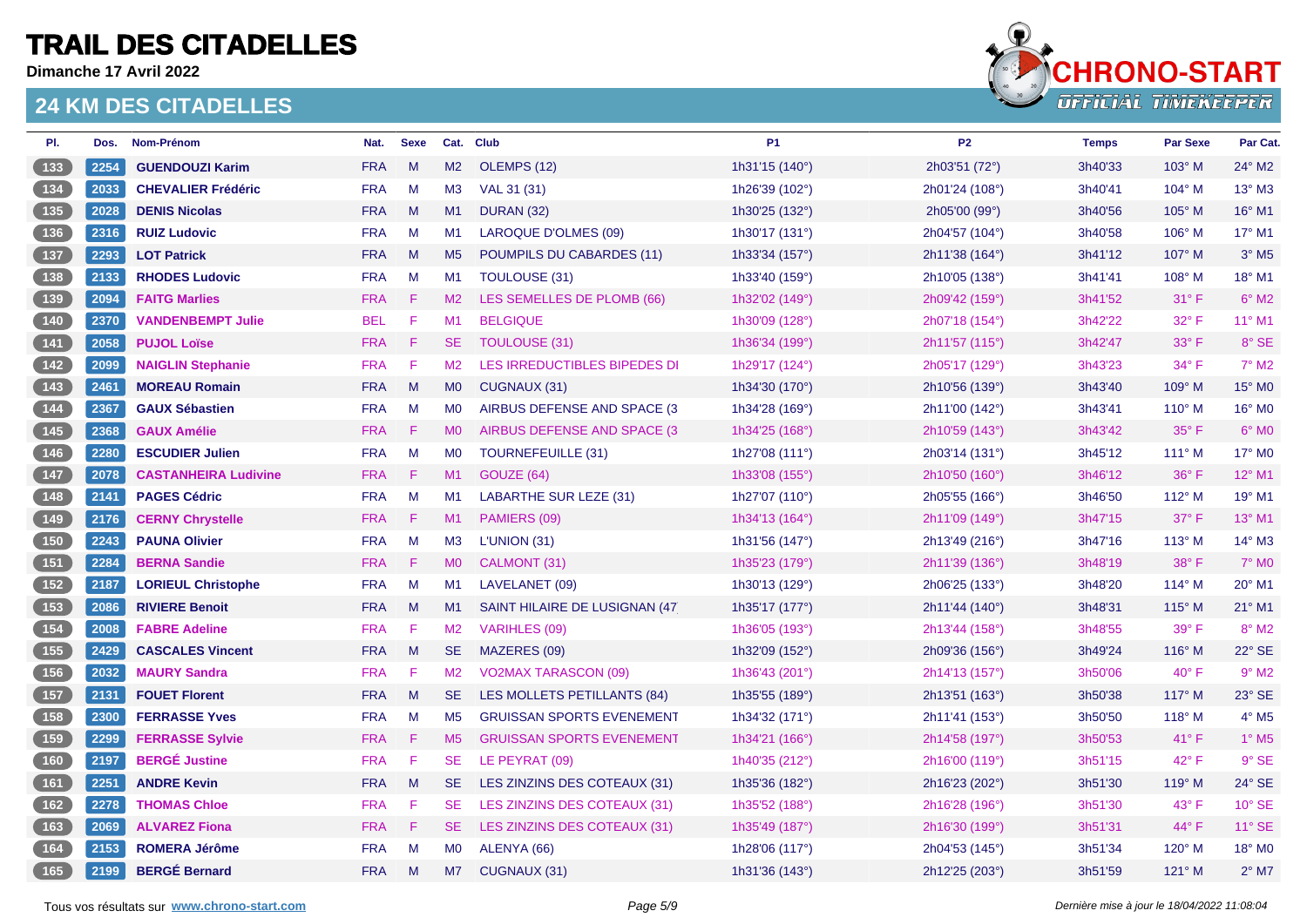**Dimanche 17 Avril 2022**



| PI.                                        | Dos. | Nom-Prénom                   | Nat.       | <b>Sexe</b> |                | Cat. Club                            | <b>P1</b>      | P <sub>2</sub> | <b>Temps</b> | <b>Par Sexe</b> | Par Cat.                 |
|--------------------------------------------|------|------------------------------|------------|-------------|----------------|--------------------------------------|----------------|----------------|--------------|-----------------|--------------------------|
| 166                                        | 2420 | <b>SARDA Marie</b>           | <b>FRA</b> | F           | M1             | PALAISEAU (91)                       | 1h36'46 (202°) | 2h19'15 (221°) | 3h52'26      | 45° F           | 14° M1                   |
| [167]                                      | 2417 | <b>FAILLEFER Emma</b>        | <b>FRA</b> | F           | M <sub>0</sub> | <b>LAFITTE VIGORDANE (31)</b>        | 1h32'21 (153°) | 2h11'35 (172°) | 3h52'59      | $46^{\circ}$ F  | 8° MO                    |
| 168                                        | 2413 | <b>SABARTHES Charlotte</b>   | <b>FRA</b> | F.          | M <sub>0</sub> | <b>COULADERE (31)</b>                | 1h32'06 (151°) | 2h11'37 (179°) | 3h52'59      | $47^\circ$ F    | $9°$ M <sub>0</sub>      |
| 169                                        | 2109 | <b>GUICHARD Pascal</b>       | <b>FRA</b> | M           | M4             | LES ZINZINS DES COTEAUX (31)         | 1h31'21 (142°) | 2h08'48 (155°) | 3h53'05      | 122° M          | 11° M4                   |
| $170$                                      | 2103 | <b>VALADE Didier</b>         | <b>FRA</b> | M           | M <sub>5</sub> | <b>GOND PONTOUVRE (16)</b>           | 1h31'11 (138°) | 2h10'13 (170°) | 3h53'09      | 123° M          | $5^\circ$ M <sub>5</sub> |
| $\begin{array}{c} \boxed{171} \end{array}$ | 2221 | <b>ILLAT David</b>           | <b>FRA</b> | M           | M <sub>0</sub> | <b>CYCLES PASSION RUNNING 09 (C)</b> | 1h34'08 (163°) | 2h10'58 (146°) | 3h53'25      | 124° M          | 19° M0                   |
| 172                                        | 2248 | <b>REY Anthony</b>           | <b>FRA</b> | M           | <b>MO</b>      | <b>VERNIOLLE (09)</b>                | 1h34'05 (162°) | 2h10'03 (127°) | 3h53'38      | 125° M          | 20° M <sub>0</sub>       |
| $173$                                      | 2067 | <b>GARCIA Stéphane</b>       | <b>FRA</b> | M           | MЗ             | TRAIL TEAM BUCHINOIS 09 (32)         | 1h32'04 (150°) | 2h11'02 (169°) | 3h53'53      | $126^\circ$ M   | $15^\circ$ M3            |
| $174$                                      | 2404 | <b>BOYER François</b>        | <b>FRA</b> | M           | M4             | <b>BIBOU'S TEAM (31)</b>             | 1h31'08 (137°) | 2h08'07 (151°) | 3h54'17      | $127^\circ$ M   | 12° M4                   |
| $175$                                      | 2135 | <b>COMMINGES Gaëlle</b>      | <b>FRA</b> | F           | M1             | LE FOSSAT (09)                       | 1h35'59 (191°) | 2h15'25 (177°) | 3h54'52      | 48°F            | 15° M1                   |
| 176                                        | 2064 | <b>CAPELLA Florent</b>       | <b>FRA</b> | M           | M2             | CAP09 (09)                           | 1h38'26 (209°) | 2h17'52 (176°) | 3h54'56      | 128° M          | 25° M2                   |
| $177$                                      | 2246 | <b>THEVENET Aymeric</b>      | <b>FRA</b> | M           | M0             | AYGUESVIVES (31)                     | 1h33'50 (160°) | 2h10'54 (152°) | 3h55'49      | $129^\circ$ M   | 21° M0                   |
| (178)                                      | 2146 | <b>BERNARD Jerome</b>        | <b>FRA</b> | M           | M1             | <b>SPIRIDON CLUB PAYS DOLMES (I)</b> | 1h38'13 (207°) | 2h15'00 (144°) | 3h56'24      | $130^\circ$ M   | 22° M1                   |
| $179$                                      | 2242 | <b>JIMENO Céline</b>         | <b>FRA</b> | F           | M <sub>1</sub> | LES SER RUNNERS (09)                 | 1h35'38 (183°) | 2h16'11 (195°) | 3h57'13      | 49° F           | 16° M1                   |
| (180)                                      | 2123 | <b>GRELLET Arnaud</b>        | <b>FRA</b> | M           | M1             | <b>LES SERRUNNERS (09)</b>           | 1h34'35 (172°) | 2h16'09 (213°) | 3h57'14      | $131^\circ$ M   | 23° M1                   |
| $\begin{array}{c} \boxed{181} \end{array}$ | 2234 | <b>DEFRANCE Matthieu</b>     | <b>FRA</b> | M           | M <sub>3</sub> | <b>LES SERRUNNERS (09)</b>           | 1h36'13 (194°) | 2h16'19 (191°) | 3h57'14      | 132° M          | 16° M3                   |
| $\boxed{182}$                              | 2408 | <b>DANIELIS Michel</b>       | <b>FRA</b> | M           | M2             | FROUZINS (31)                        | 1h31'13 (139°) | 2h09'01 (161°) | 3h57'21      | $133^\circ$ M   | 26° M2                   |
| $183$                                      | 2019 | <b>GRENOUILLEAU Maryline</b> | <b>FRA</b> | F           | M <sub>0</sub> | LHERM (31)                           | 1h40'42 (213°) | 2h20'02 (173°) | 3h58'10      | $50^\circ$ F    | 10° M0                   |
| (184)                                      | 2268 | <b>CABROL François</b>       | <b>FRA</b> | M           | <b>SE</b>      | <b>NOE (31)</b>                      | 1h29'07 (123°) | 2h05'20 (135°) | 3h59'05      | 134° M          | 25° SE                   |
| 185                                        | 2386 | <b>BERTRAND Carla</b>        | <b>FRA</b> | F           | M3             | <b>AUCAMVILLE (31)</b>               | 1h36'28 (197°) | 2h16'05 (184°) | 3h59'09      | $51^{\circ}$ F  | $3°$ M3                  |
| (186)                                      | 2378 | <b>DUPUY Robert</b>          | <b>FRA</b> | M           | M7             | LA FOULEE DES 3 QUILLES (11)         | 1h41'54 (220°) | 2h21'29 (183°) | 3h59'24      | $135^\circ$ M   | $3°$ M7                  |
| $\boxed{187}$                              | 2005 | <b>DURAND Laurent</b>        | <b>FRA</b> | M           | M4             | NDANGANE (66)                        | 1h36'41 (200°) | 2h20'27 (227°) | 3h59'47      | $136^\circ$ M   | 13° M4                   |
| $\boxed{188}$                              | 2196 | <b>BIAGI Nathalie</b>        | <b>FRA</b> | F           | M3             | ATHLE 632 (31)                       | 1h34'22 (167°) | 2h14'41 (194°) | 4h00'02      | $52^{\circ}$ F  | $4^\circ$ M3             |
| $189$                                      | 2206 | <b>BERGE Sandrine</b>        | <b>FRA</b> | F           | M <sub>2</sub> | ATHLE632 (31)                        | 1h35'11 (175°) | 2h14'43 (181°) | 4h00'04      | 53° F           | 10° M2                   |
| (190)                                      | 2275 | <b>EYCHENNE Damien</b>       | <b>FRA</b> | M           | <b>SE</b>      | <b>CAMON (09)</b>                    | 1h31'18 (141°) | 2h11'05 (186°) | 4h00'04      | 137° M          | 26° SE                   |
| (191)                                      | 2117 | <b>POUBEAU Laure</b>         | <b>FRA</b> | F           | M <sub>0</sub> | <b>MONTLAUR (31)</b>                 | 1h41'25 (216°) | 2h21'23 (190°) | 4h00'36      | 54°F            | 11° M0                   |
| $\boxed{192}$                              | 2105 | <b>GIMENEZ Emilie</b>        | <b>FRA</b> | F           | M1             | PAMIERS (09)                         | 1h36'26 (196°) | 2h17'56 (212°) | 4h00'38      | $55^{\circ}$ F  | 17° M1                   |
| $\begin{array}{c} \boxed{193} \end{array}$ | 2355 | <b>BARON Benoit</b>          | <b>FRA</b> | M           | M2             | <b>SERRUNNERS (09)</b>               | 1h36'20 (195°) | 2h16'31 (192°) | 4h00'56      | 138° M          | 27° M2                   |
| (194)                                      | 2250 | <b>CARMONA André</b>         | <b>FRA</b> | M           | M3             | <b>LES SERRUNNERS (09)</b>           | 1h35'30 (181°) | 2h16'16 (201°) | 4h00'56      | 139° M          | 17° M3                   |
| (195)                                      | 2439 | <b>DEPOULAIN Julie</b>       | <b>FRA</b> | F           | MO             | LES ACHARDS (85)                     | 1h38'23 (208°) | 2h18'40 (193°) | 4h00'57      | $56^{\circ}$ F  | 12° MO                   |
| (196)                                      | 2331 | <b>BREMAND Heloise</b>       | <b>FRA</b> | F           | M1             | <b>ACPA (85)</b>                     | 1h39'14 (210°) | 2h18'39 (175°) | 4h00'58      | $57^\circ$ F    | 18° M1                   |
| 197                                        | 2443 | <b>COCARD Gilles</b>         | <b>FRA</b> | M           | M <sub>4</sub> | LES SEMELLES DE PLOMB (66)           | 1h36'59 (203°) | 2h18'01 (206°) | 4h01'12      | 140° M          | 14° M4                   |
| (198)                                      | 2427 | <b>SIKADDOUR Lucile</b>      | <b>FRA</b> | F.          | M3             | SATUC (31)                           | 1h38'10 (206°) | 2h16'52 (165°) | 4h01'15      | $58^{\circ}$ F  | $5^\circ$ M3             |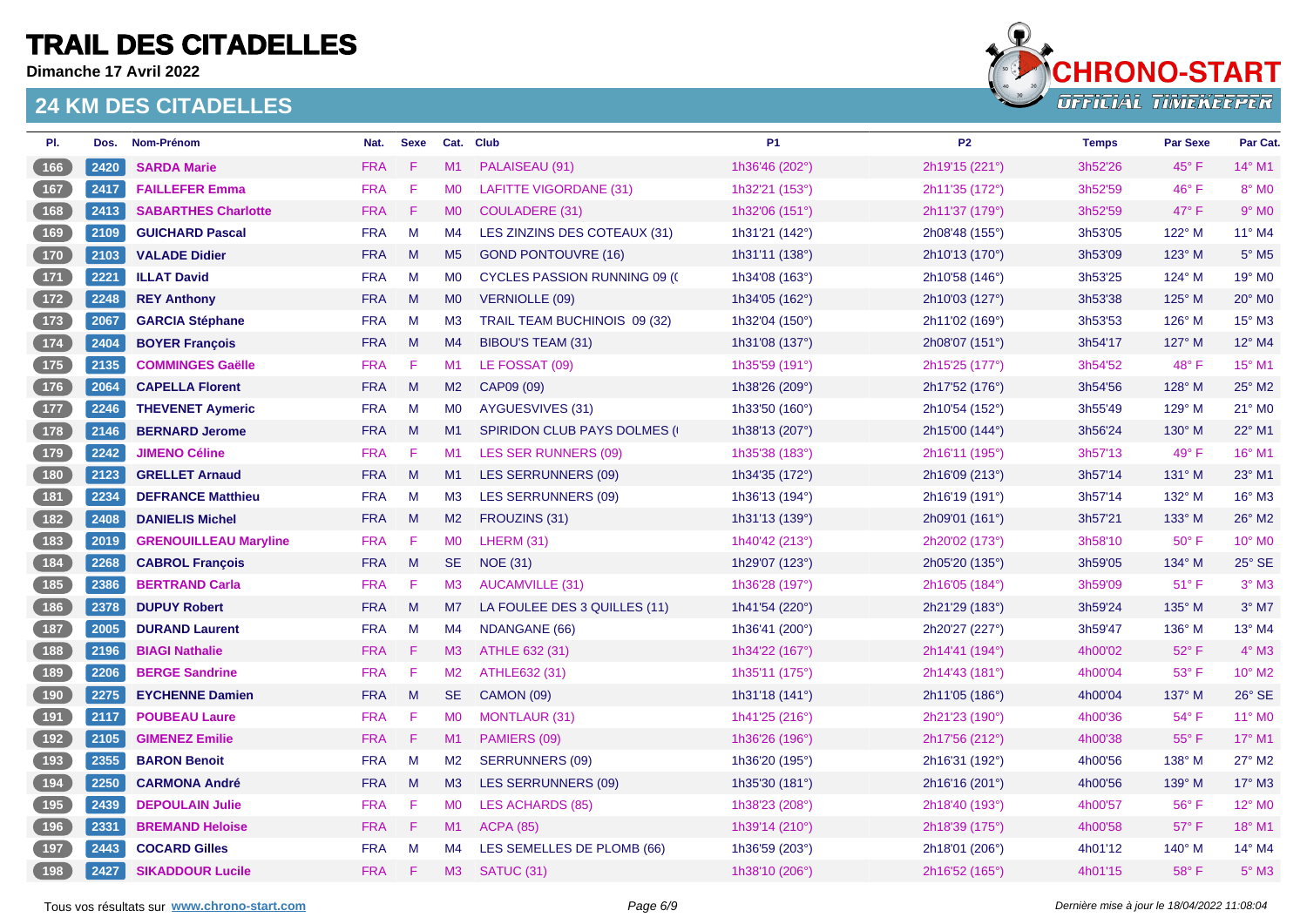**Dimanche 17 Avril 2022**



| PI.             | Dos. | Nom-Prénom                   | Nat.       | <b>Sexe</b>            |                | Cat. Club                           | <b>P1</b>      | P <sub>2</sub> | <b>Temps</b> | <b>Par Sexe</b> | Par Cat.      |
|-----------------|------|------------------------------|------------|------------------------|----------------|-------------------------------------|----------------|----------------|--------------|-----------------|---------------|
| (199)           | 2292 | <b>REY Claude</b>            | <b>FRA</b> | F                      | M4             | LAVELANET (09)                      | 1h40'32 (211°) | 2h21'10 (198°) | 4h01'44      | 59°F            | $2°$ M4       |
| $\sqrt{200}$    | 2466 | <b>KOWALINSKI Fabrice</b>    | <b>FRA</b> | M                      | M <sub>0</sub> | <b>MURET TRIATHLON (31)</b>         | 1h35'15 (176°) | 2h12'10 (148°) | 4h04'29      | 141° M          | 22° M0        |
| 201             | 2469 | <b>OREJAS Virginie</b>       | <b>FRA</b> | -F                     | M3             | S/L LAURAGAIS ATHLE CASTELN.        | 1h41'22 (214°) | 2h23'00 (215°) | 4h07'51      | $60^\circ$ F    | $6^\circ$ M3  |
| $202$           | 2464 | <b>PONS Laurence</b>         | <b>FRA</b> | F                      | M4             | LAROQUE D'OLMES (09)                | 1h43'44 (224°) | 2h23'41 (189°) | 4h09'17      | $61^{\circ}$ F  | $3°$ M4       |
| 203             | 2390 | <b>MONIE Carine</b>          | <b>FRA</b> | -F                     | M2             | <b>SPIRIDON CLUB PAYS D'OLMES (</b> | 1h43'46 (225°) | 2h23'43 (188°) | 4h09'18      | 62°F            | 11° M2        |
| 204             | 2045 | <b>JAUNAS Cyril</b>          | <b>FRA</b> | M                      | M1             | SAINT JEAN D ANGELY (17)            | 1h35'57 (190°) | 2h18'15 (220°) | 4h09'49      | 142° M          | 24° M1        |
| $\sqrt{205}$    | 2100 | <b>LEAL Ludovic</b>          | <b>FRA</b> | M                      | M1             | LAGRACE-DIEU (31)                   | 1h35'44 (185°) | 2h15'08 (174°) | 4h09'51      | 143° M          | 25° M1        |
| 206             | 2011 | <b>AUGÉ Valerie</b>          | <b>FRA</b> | -F                     | M4             | <b>VO2MAX (09)</b>                  | 1h43'51 (228°) | 2h27'09 (224°) | 4h09'53      | $63^\circ$ F    | $4^\circ$ M4  |
| 207             | 2088 | <b>CAMPELS Johan</b>         | <b>FRA</b> | M                      | M1             | LAGRACE-DIEU (31)                   | 1h35'41 (184°) | 2h15'15 (182°) | 4h09'54      | $144^\circ$ M   | 26° M1        |
| $208$           | 2421 | <b>VIGUERIE Laurent</b>      | <b>FRA</b> | M                      | M1             | <b>TTB</b> (31)                     | 1h33'55 (161°) | 2h10'01 (132°) | 4h09'56      | 145° M          | 27° M1        |
| (209)           | 2324 | <b>ORTUNO Corentin</b>       | <b>FRA</b> | M                      | ES.            | <b>RIEUCROS (09)</b>                | 1h35'09 (174°) | 2h14'55 (185°) | 4h12'09      | $146^\circ$ M   | $4^\circ$ ES  |
| $210$           | 2344 | <b>ORTUNO Sébastien</b>      | <b>FRA</b> | M                      | M <sub>3</sub> | RIEUCROS (09)                       | 1h35'06 (173°) | 2h14'57 (187°) | 4h12'12      | 147° M          | 18° M3        |
| (211)           | 2301 | <b>DUBUS Emmanuel</b>        | <b>FRA</b> | M                      | M2             | LES PUJOLS (09)                     | 1h35'47 (186°) | 2h12'38 (147°) | 4h12'24      | $148^\circ$ M   | 28° M2        |
| 212             | 2325 | <b>DUPRAT Marielle</b>       | <b>FRA</b> | -F                     | M2             | LES ZINZINS DES COTEAUX (31)        | 1h46'43 (238°) | 2h27'59 (208°) | 4h15'46      | 64°F            | 12° M2        |
| (213)           | 2258 | <b>MANTIN Bulle</b>          | <b>FRA</b> | -F                     | M2             | LES ZINZINS DES COTEAUX (31)        | 1h46'41 (237°) | 2h27'56 (207°) | 4h15'48      | 65°F            | 13° M2        |
| $\frac{214}{ }$ | 2320 | <b>BRUNET Nadia</b>          | <b>FRA</b> | F                      | M3             | <b>PAVIE (32)</b>                   | 1h41'42 (219°) | 2h36'01 (267°) | 4h20'00      | 66°F            | $7°$ M3       |
| $\boxed{215}$   | 2321 | <b>ROUGEOREILLE Nathalie</b> | <b>FRA</b> | -F                     | M2             | <b>PAVIE (32)</b>                   | 1h41'23 (215°) | 2h32'32 (264°) | 4h20'01      | 67°F            | 14° M2        |
| (216)           | 2442 | <b>KIKOLSKI Sandrine</b>     | <b>FRA</b> | -F                     | M <sub>1</sub> | S/L ATHLE 632 FONSORBES (31)        | 1h47'56 (240°) | 2h29'33 (214°) | 4h20'04      | 68°F            | 19° M1        |
| (217)           | 2095 | <b>FAITG Nicolas</b>         | <b>FRA</b> | M                      | ES.            | LES SEMELLES DE PLOMB (66)          | 1h48'19 (245°) | 2h29'42 (209°) | 4h20'59      | 149° M          | $5^\circ$ ES  |
| $218$           | 2093 | <b>FAITG Boris</b>           | <b>FRA</b> | M                      | M <sub>3</sub> | LES SEMELLES DE PLOMB (66)          | 1h48'17 (244°) | 2h29'42 (210°) | 4h20'59      | $150^\circ$ M   | 19° M3        |
| (219)           | 2174 | <b>RIERA Valerie</b>         | <b>FRA</b> | -F                     | M2             | LES FOULEES DU KERCORB (11)         | 1h50'33 (254°) | 2h29'26 (167°) | 4h21'16      | 69°F            | 15° M2        |
| $220$           | 2160 | <b>PESSANT Cyrille</b>       | <b>FRA</b> | M                      | M <sub>2</sub> | <b>RAID EN ROSE 09 (09)</b>         | 1h41'33 (218°) | 2h31'33 (258°) | 4h21'58      | 151° M          | 29° M2        |
| 221             | 2161 | <b>BUCH Laetitia</b>         | <b>FRA</b> | -F                     | <b>MO</b>      | <b>RAID EN ROSE 09 (09)</b>         | 1h41'29 (217°) | 2h31'34 (261°) | 4h21'58      | $70^\circ$ F    | 13° MO        |
| 222             | 2050 | <b>BRU Sonia</b>             | <b>FRA</b> | -F                     | M <sub>1</sub> | SALON COUPES COULEURS ST J          | 1h49'01 (249°) | 2h28'33 (180°) | 4h21'59      | $71^{\circ}$ F  | 20° M1        |
| 223             | 2256 | <b>AZZAOUI Pressylia</b>     | <b>FRA</b> | M                      | <b>SE</b>      | <b>VERNIOLLE (09)</b>               | 1h48'59 (248°) | 2h29'51 (204°) | 4h22'00      | 152° M          | 27° SE        |
| 224             | 2471 | <b>BRIOT Severine</b>        | <b>FRA</b> | $\mid \mathsf{F} \mid$ | M2             | LA COURONNE (16)                    | 1h44'22 (233°) | 2h29'59 (237°) | 4h22'39      | 72°F            | 16° M2        |
| $225$           | 2371 | <b>ALBOUY Jerome</b>         | <b>FRA</b> | M                      | M3             | MONTSEGUR (09)                      | 1h35'26 (180°) | 2h24'56 (256°) | 4h22'56      | 153° M          | $20^\circ$ M3 |
| $226$           | 2455 | <b>VERGNENEGRE Lionel</b>    | <b>FRA</b> | M                      | M3             | MONTSEGUR (09)                      | 1h35'21 (178°) | 2h23'29 (251°) | 4h22'56      | $154^\circ$ M   | $21^\circ$ M3 |
| 227             | 2200 | <b>BERGE Eva</b>             | <b>FRA</b> | -F                     | ES.            | LE PEYRAT (09)                      | 1h48'32 (246°) | 2h29'17 (200°) | 4h23'06      | 73° F           | $1^\circ$ ES  |
| $228$           | 2363 | <b>BOYER Jérôme</b>          | <b>FRA</b> | M                      | M1             | <b>DEMOLLES (63)</b>                | 1h37'14 (204°) | 2h19'57 (222°) | 4h23'56      | 155° M          | 28° M1        |
| 229             | 2089 | <b>MOLL Gerard</b>           | <b>FRA</b> | M                      | M4             | <b>IRREDUCTIBLE BIPEDES (31)</b>    | 1h34'17 (165°) | 2h15'18 (205°) | 4h24'01      | 156° M          | 15° M4        |
| $230$           | 2118 | <b>SENNOU Nathalie</b>       | <b>FRA</b> | F                      | M3             | CASTANET (31)                       | 1h37'17 (205°) | 2h21'24 (230°) | 4h24'01      | 74°F            | 8° M3         |
| 231             | 2071 | <b>ROQUENCOURT Bruno</b>     | <b>FRA</b> | M                      | M <sub>6</sub> | LES ZINZINS DES COTEAUX (31)        | 1h50'43 (257°) | 2h34'43 (229°) | 4h27'28      | 157° M          | $1^\circ$ M6  |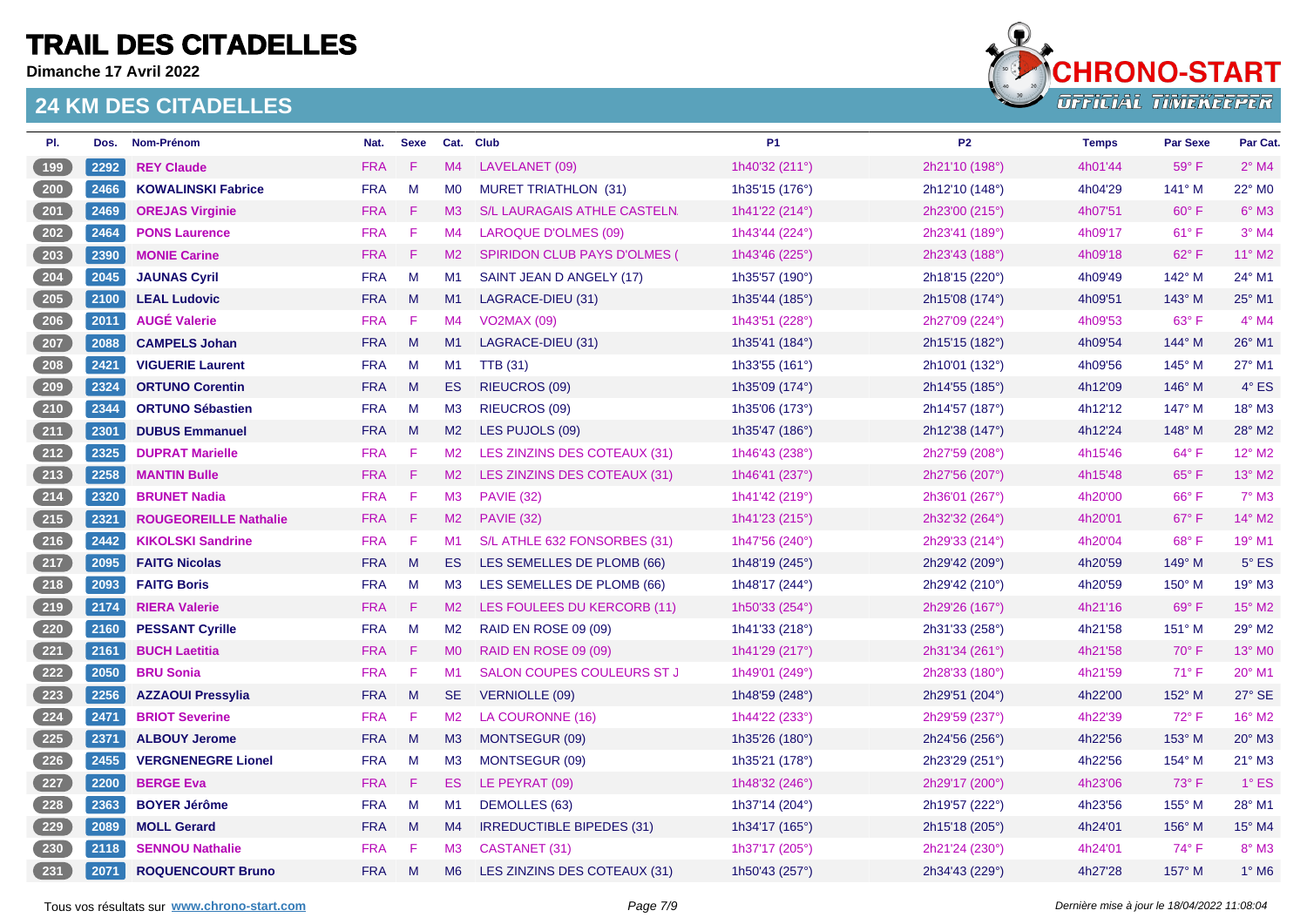**Dimanche 17 Avril 2022**



| PI.                | Dos. | Nom-Prénom                   | Nat.       | <b>Sexe</b> |                | Cat. Club                        | <b>P1</b>      | P <sub>2</sub> | <b>Temps</b> | Par Sexe      | Par Cat.                   |
|--------------------|------|------------------------------|------------|-------------|----------------|----------------------------------|----------------|----------------|--------------|---------------|----------------------------|
| 232                | 2406 | <b>LALANNE Julien</b>        | <b>FRA</b> | M           | <b>SE</b>      | LACOURT-SAINT-PIERRE (82)        | 1h43'48 (226°) | 2h27'35 (228°) | 4h27'35      | $158^\circ$ M | 28° SE                     |
| $233$              | 2168 | <b>GOSSARD Philippe</b>      | <b>FRA</b> | M           | M4             | AIRBUS RUNNING (31)              | 1h41'59 (221°) | 2h31'01 (253°) | 4h28'01      | 159° M        | 16° M4                     |
| $\frac{234}{ }$    | 2357 | <b>CASSAGNE Patrick</b>      | <b>FRA</b> | M           | M4             | MILLEPATTESCARBONNAIS (31)       | 1h36'32 (198°) | 2h22'26 (240°) | 4h28'22      | 160° M        | 17° M4                     |
| $235$              | 2124 | <b>BERGES Mickael</b>        | <b>FRA</b> | M           | M1             | ROQUEFIXADE (09)                 | 1h42'56 (223°) | 2h27'48 (232°) | 4h29'17      | 161° M        | 29° M1                     |
| $\frac{236}{ }$    | 2057 | <b>GAUBERT Aurélie</b>       | <b>FRA</b> | -F.         | M1             | <b>ACA (17)</b>                  | 1h49'09 (251°) | 2h35'13 (242°) | 4h31'54      | 75°F          | 21° M1                     |
| $237$              | 2423 | <b>MARTÍNEZ Paul</b>         | <b>FRA</b> | M           | M <sub>3</sub> | LAVELANET (09)                   | 1h36'02 (192°) | 2h17'59 (217°) | 4h32'26      | 162° M        | 22° M3                     |
| $\overline{238}$   | 2144 | <b>RACHOU Romain</b>         | <b>FRA</b> | M           | <b>SE</b>      | LHERM (31)                       | 1h46'27 (235°) | 2h30'10 (226°) | 4h32'28      | $163^\circ$ M | 29° SE                     |
| 239                | 2184 | <b>MESTRIE Vanessa</b>       | <b>FRA</b> | F.          | M1             | <b>BRAX (31)</b>                 | 1h48'05 (242°) | 2h30'20 (219°) | 4h32'29      | 76°F          | 22° M1                     |
| 240                | 2257 | <b>BOULET Alexis</b>         | <b>FRA</b> | M           | M3             | PAMIERS (09)                     | 1h46'31 (236°) | 2h33'27 (246°) | 4h34'46      | 164° M        | 23° M3                     |
| 241                | 2049 | <b>PIDOU Paul</b>            | <b>FRA</b> | M           | <b>SE</b>      | ST MAXIRE (79)                   | 1h43'55 (229°) | 2h29'12 (235°) | 4h35'43      | 165° M        | 30° SE                     |
| $\frac{242}{ }$    | 2021 | <b>BRUNET Pascal</b>         | <b>FRA</b> | M           | M3             | <b>NIORT (79)</b>                | 1h43'58 (230°) | 2h29'14 (233°) | 4h35'44      | $166^\circ$ M | 24° M3                     |
| $243$              | 2048 | <b>GOUDEAU Remi</b>          | <b>FRA</b> | M           | <b>SE</b>      | ST MAXIRE (79)                   | 1h44'00 (231°) | 2h29'16 (234°) | 4h35'45      | 167° M        | 31° SE                     |
| $\frac{244}{ }$    | 2400 | <b>ALIBERT Nicolas</b>       | <b>FRA</b> | M           | M1             | LOUBIERES (09)                   | 1h43'49 (227°) | 2h26'40 (223°) | 4h35'55      | 168° M        | 30° M1                     |
| $245$              | 2172 | <b>COMBELLES Christophe</b>  | <b>FRA</b> | M           | M1             | <b>MAZERES COURSE PEDESTRE/T</b> | 1h48'37 (247°) | 2h30'05 (211°) | 4h40'46      | 169° M        | 31° M1                     |
| $246$              | 2068 | <b>BENYAHIA Laetitia</b>     | <b>FRA</b> | -F.         | M1             | LES ISSARDS (09)                 | 1h48'09 (243°) | 2h32'55 (231°) | 4h41'47      | 77° F         | 23° M1                     |
| 247                | 2329 | <b>LEJEUNE Eva</b>           | <b>FRA</b> | F           | <b>SE</b>      | TOULOUSE (31)                    | 1h49'04 (250°) | 2h31'03 (218°) | 4h44'35      | 78°F          | 12° SE                     |
| $\left(248\right)$ | 2183 | <b>MESTRIE Vincent</b>       | <b>FRA</b> | M           | M1             | <b>BRAX (31)</b>                 | 1h46'54 (239°) | 2h30'18 (225°) | 4h44'37      | 170° M        | 32° M1                     |
| $249$              | 2437 | <b>CALVO José</b>            | <b>FRA</b> | M           | M3             | <b>BRUZ (35)</b>                 | 1h42'01 (222°) | 2h30'08 (249°) | 4h48'41      | $171^\circ$ M | 25° M3                     |
| $\overline{250}$   | 2007 | <b>PERROT Michel</b>         | <b>FRA</b> | M           | M <sub>5</sub> | CINTEGABELLE (31)                | 1h48'01 (241°) | 2h33'21 (236°) | 4h48'43      | 172° M        | $6^\circ$ M <sub>5</sub>   |
| 251                | 2072 | <b>PETIT Jimmy</b>           | <b>FRA</b> | M           | M1             | PAMIERS (09)                     | 1h52'46 (260°) | 2h38'24 (238°) | 4h50'14      | 173° M        | 33° M1                     |
| 252                | 2188 | <b>DA CRUZ Manuel</b>        | <b>FRA</b> | M           | M4             | LES MILLES PATTES CARBONNAI      | 1h45'41 (234°) | 2h32'25 (244°) | 4h52'23      | 174° M        | 18° M4                     |
| $253$              | 2115 | <b>BOUCHOU Laurence</b>      | <b>FRA</b> | F           | M <sub>3</sub> | <b>AFCF FOULAYRONNES (47)</b>    | 1h50'36 (255°) | 2h39'52 (255°) | 4h52'30      | 79° F         | $9°$ M3                    |
| $\frac{254}{ }$    | 2116 | <b>BOUCHOU Thierry</b>       | <b>FRA</b> | M           | M3             | AFCF FOULAYRONNES (47)           | 1h50'39 (256°) | 2h39'42 (254°) | 4h52'30      | 175° M        | 26° M3                     |
| $255$              | 2388 | <b>BELMONTE Pierre</b>       | <b>FRA</b> | M           | M <sub>3</sub> | <b>FOIX (09)</b>                 | 1h50'51 (258°) | 2h40'55 (260°) | 4h53'21      | $176^\circ$ M | 27° M3                     |
| 256                | 2387 | <b>LAURAIN Reynald</b>       | <b>FRA</b> | M           | M2             | VERNETTRAIL09 (09)               | 1h51'07 (259°) | 2h40'53 (257°) | 4h53'22      | $177^\circ$ M | 30° M2                     |
| $257$              | 2289 | <b>BICCI Fabien</b>          | <b>FRA</b> | M           | M0             | ARGELES GAZOST (65)              | 1h58'13 (266°) | 2h46'07 (248°) | 4h54'14      | 178° M        | 23° MO                     |
| $\frac{258}{ }$    | 2154 | <b>AUGÉ Patrick</b>          | <b>FRA</b> | M           | M <sub>5</sub> | SUSMIOU (60)                     | 1h49'21 (252°) | 2h39'23 (259°) | 4h54'14      | 179° M        | $7°$ M <sub>5</sub>        |
| $259$              | 2305 | <b>BICCI Anne Laure</b>      | <b>FRA</b> | F           | <b>MO</b>      | <b>UA LOURDES (65)</b>           | 1h58'12 (265°) | 2h46'05 (247°) | 4h54'16      | 80° F         | 14° MO                     |
| $\sqrt{260}$       | 2083 | <b>CHRÉTIENNE Philippe</b>   | <b>FRA</b> | M           | M8             | <b>FONTAINE LE PORT (77)</b>     | 1h44'01 (232°) | 2h34'34 (263°) | 4h55'08      | $180^\circ$ M | $2^{\circ}$ M <sub>8</sub> |
| 261                | 2119 | <b>VIDAL Mathieu</b>         | <b>FRA</b> | M           | <b>SE</b>      | FRONTON (31)                     | 1h58'01 (263°) | 2h44'43 (243°) | 4h57'46      | 181° M        | 32° SE                     |
| 262                | 2385 | <b>PUECH SIMORE Séverine</b> | <b>FRA</b> | $-F$        | M <sub>0</sub> | FRONTON (31)                     | 1h57'58 (262°) | 2h44'44 (245°) | 4h57'48      | 81°F          | 15° MO                     |
| $263$              | 2419 | <b>DELIEUX Lise</b>          | <b>FRA</b> | Æ           | <b>SE</b>      | AIRBUS RUNNING (31)              | 2h00'48 (268°) | 2h48'56 (250°) | 4h58'00      | 82° F         | 13° SE                     |
| $\left(264\right)$ | 2224 | <b>CABALOU Christian</b>     | <b>FRA</b> | M           | M <sub>6</sub> | TOULOUSE (31)                    | 1h57'08 (261°) | 2h45'19 (252°) | 4h58'55      | 182° M        | $2^{\circ}$ M6             |